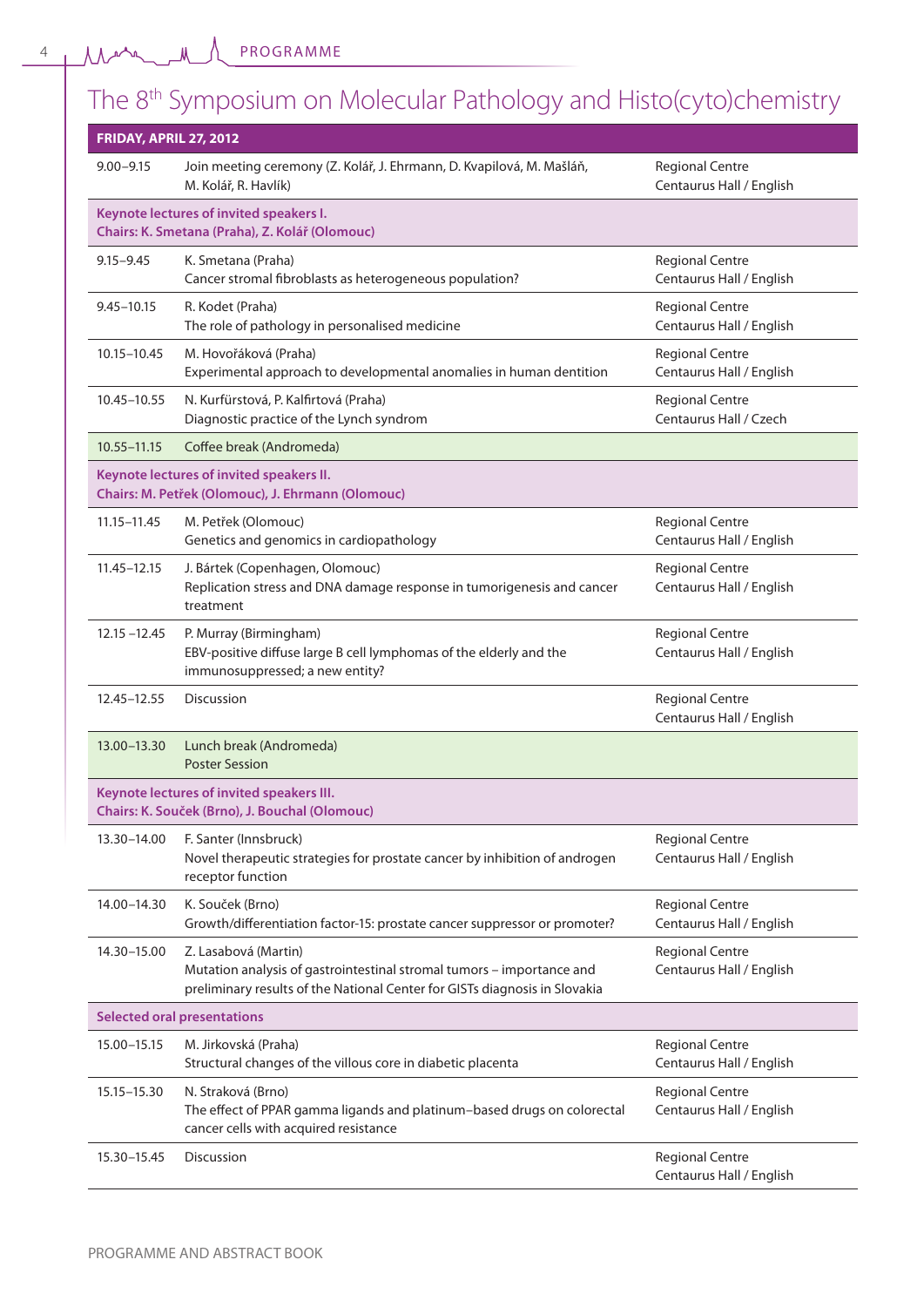**M** 

|    | <b>REGIONAL CENTRE, LIBRA HALL</b><br><b>POSTERS</b>                                                                                                                                                                                                                                                                                                                                                                                                                                                                                                                                                                                                                                                                                                                                                                                                                                                                                                                                                                                                                                                                                                                                                                                                                                                                                 |  |  |
|----|--------------------------------------------------------------------------------------------------------------------------------------------------------------------------------------------------------------------------------------------------------------------------------------------------------------------------------------------------------------------------------------------------------------------------------------------------------------------------------------------------------------------------------------------------------------------------------------------------------------------------------------------------------------------------------------------------------------------------------------------------------------------------------------------------------------------------------------------------------------------------------------------------------------------------------------------------------------------------------------------------------------------------------------------------------------------------------------------------------------------------------------------------------------------------------------------------------------------------------------------------------------------------------------------------------------------------------------|--|--|
| 1  | Potential uses of the transmission electron microscopy in pathology<br>Bielniková H. <sup>1</sup> , Tomanová R. <sup>1</sup> , Horáček J. <sup>1,2</sup> , Delongová P. <sup>1</sup> , Mačák J. <sup>1,2</sup> , Dvořáčková J. <sup>1,2</sup><br><sup>1</sup> Department of Pathology, Faculty Hospital in Ostrava, Czech Republic<br><sup>2</sup> Faculty of Medicine University of Ostrava, Ostrava, Czech Republic                                                                                                                                                                                                                                                                                                                                                                                                                                                                                                                                                                                                                                                                                                                                                                                                                                                                                                                |  |  |
| 2  | Influence of methacarn fixation on immunohistochemistry<br>Čížková K. <sup>1</sup> , Konieczna A. <sup>1</sup> , Procházková J. <sup>2</sup><br><sup>1</sup> Department of Histology and Embryology, Faculty of Medicine and Dentistry, Palacky University, Olomouc, Czech Republic<br><sup>2</sup> Department of Animal Physiology and Immunology, Institute of Experimental Biology, Faculty of Science, Masaryk University, Brno, Czech Republic                                                                                                                                                                                                                                                                                                                                                                                                                                                                                                                                                                                                                                                                                                                                                                                                                                                                                  |  |  |
| 3  | Wnt5a in breast cancer: An independent factor for decreased invasiveness and cancer-related death<br>Kharaishvili G., Sedláková E., Mgebrishvili G., Kolář Z., Bouchal J.<br>Department of Clinical and Molecular Pathology, Laboratory of Molecular Pathology, Institute of Molecular and Translational Medicine, Palacky University<br>and University Hospital, Olomouc 77515, Czech Republic                                                                                                                                                                                                                                                                                                                                                                                                                                                                                                                                                                                                                                                                                                                                                                                                                                                                                                                                      |  |  |
| 4  | Differential expression of ABC transporters (MDR1, MRP1, BCRP) in developing human embryos<br>Konieczna A. <sup>1</sup> , Erdösová B. <sup>1</sup> , Lichnovská R. <sup>1</sup> , Jandl M. <sup>1</sup> , Čížková K. <sup>1</sup> , Ehrmann J. <sup>1,2</sup><br><sup>1</sup> Department of Histology and Embryology, Faculty of Medicine and Dentistry, Palacky University, Olomouc, Czech Republic<br><sup>2</sup> Department of Pathology, Laboratory of Molecular Pathology, Faculty of Medicine and Dentistry, Palacky University, Olomouc, Czech Republic                                                                                                                                                                                                                                                                                                                                                                                                                                                                                                                                                                                                                                                                                                                                                                      |  |  |
| 5  | Expression of the homologous gene pair TSPY and TSPX in patients with testicular tumours<br>Křížová K., Svobodová Z., Sedláková E.<br>Laboratory of Molecular Pathology, Department of Clinical and Molecular Pathology, Faculty of Medicine and Dentistry, Palacký University,<br>Olomouc, Czech Republic<br>Institute of Molecular and Translation Medicine, Faculty of Medicine and Dentistry, Palacký University and Faculty Hospital in Olomouc, Czech Republic                                                                                                                                                                                                                                                                                                                                                                                                                                                                                                                                                                                                                                                                                                                                                                                                                                                                 |  |  |
| 6  | Detection of CD45+ cells in human atrial samples from patients with atrial fibrillation<br>Kučera T. <sup>1</sup> , Smorodinová N. <sup>1</sup> , Bláha M. <sup>2</sup> , Melenovský V. <sup>2</sup> , Kautzner J. <sup>2</sup><br><sup>1</sup> Institute of Histology and Embryology, The First Faculty of Medicine, Charles University in Prague<br>lnstitute for Clinical and Experimental Medicine-IKEM, Department of Cardiology, Prague, Czech Republic <sup>2</sup>                                                                                                                                                                                                                                                                                                                                                                                                                                                                                                                                                                                                                                                                                                                                                                                                                                                           |  |  |
| 7  | Histone γ-H2AX as a possible biomarker in Barrett's Esophagus disease progression<br>Lužná P. <sup>1</sup> , Gregar J. <sup>2</sup> , Kuba A. <sup>3,4</sup> , Kořínek V. <sup>5</sup> , Rašková Kafková L. <sup>3</sup> , Divoký V. <sup>3</sup> , Procházka V. <sup>2</sup> , Ehrmann J. <sup>1,6</sup><br><sup>1</sup> Department of Histology and Embryology, Faculty of Medicine and Dentistry, Palacky University and University Hospital, Olomouc, Czech Republic<br><sup>2</sup> Department of Internal Medicine II-Gastroenterology and Hepatology, Faculty of Medicine and Dentistry, Palacky University and University Hospital,<br>Olomouc, Czech Republic<br><sup>3</sup> Department of Biology, Faculty of Medicine and Dentistry, Palacky University and University Hospital, Olomouc, Czech Republic<br><sup>4</sup> Department of Hemato-Oncology, Faculty of Medicine and Dentistry, Palacky University and University Hospital, Olomouc, Czech Republic<br><sup>5</sup> Institute of Molecular Genetics, Laboratory of Cell and Developmental Biology, Academy of Sciences of the Czech Republic AS CR, v.v.i, Prague 4, Czech<br>Republic<br><sup>6</sup> Department of Clinical and Molecular Pathology, Faculty of Medicine and Dentistry, Palacky University and University Hospital, Olomouc, Czech Republic |  |  |
| 8  | Prognostic factors in multiple myeloma<br>Marečková J. <sup>1</sup> , Ehrmann J. <sup>1</sup> , Ščudla V. <sup>2</sup> , Abrahamová P. <sup>1</sup><br><sup>1</sup> Department of Pathology, Laboratory of Molecular Pathology, Faculty of Medicine and Dentistry, Palacky University Olomouc, Czech Rebublic<br><sup>23rd</sup> Internal clinic, Faculty of Medicine and Dentistry, Palacky University Olomouc, University Hospital Olomouc, Czech Republic                                                                                                                                                                                                                                                                                                                                                                                                                                                                                                                                                                                                                                                                                                                                                                                                                                                                         |  |  |
| 9  | New targets for colorectal cancer treatment: CYP2W1<br>Nekvindová J. <sup>1-3</sup> , Gomez A. <sup>2</sup> , Karlgren M. <sup>2</sup> , Palička V. <sup>3</sup> , Anzenbacher P. <sup>1</sup> , Ingelman-Sundberg M. <sup>2</sup><br><sup>1</sup> Department of Pharmacology, Faculty of Medicine, Palacky University in Olomouc, Czech Republic<br><sup>2</sup> Institute of Physiology and Pharmacology, Karolinska Institutet, Stockholm, Sweden<br><sup>3</sup> Department of Clinical Biochemistry and Diagnostics, University Hospital Hradec Králové, Czech Republic                                                                                                                                                                                                                                                                                                                                                                                                                                                                                                                                                                                                                                                                                                                                                         |  |  |
| 10 | The Effect of Sodium Butyrate on Expression of Androgen Receptor Coregulators and on Prostate Cancer<br><b>Cell Survival</b><br>Pašková L., Trtková K., Kolář Z.<br>Laboratory of Molecular Pathology, Department of Clinical and Molecular Pathology, Faculty of Medicine and Dentistry, Palacký University Olomouc, Czech<br>Republic                                                                                                                                                                                                                                                                                                                                                                                                                                                                                                                                                                                                                                                                                                                                                                                                                                                                                                                                                                                              |  |  |
| 11 | Comparison of IHC, FISH, SISH and qPCR methods in molecular diagnosis of breast cancer<br>Skálová H., Staněk L., Dundr P., Velenská Z., Povýšil C., Tvrdík D.<br>Institute of Pathology, 1 <sup>st</sup> Faculty of Medicine, Charles University and General University Hospital in Prague, Czech Republic                                                                                                                                                                                                                                                                                                                                                                                                                                                                                                                                                                                                                                                                                                                                                                                                                                                                                                                                                                                                                           |  |  |
| 12 | Collagen volume fraction and microvascular density in human atrial wall during atrial fibrillation<br>Smorodinová N. <sup>1</sup> , Bláha M. <sup>2</sup> , Martínek J. <sup>1</sup> , Melenovský, V. <sup>2</sup> , Kautzner J. <sup>2</sup> , Kučera T. <sup>1</sup><br>'Institute of Histology and Embryology, The First Faculty of Medicine, Charles University in Prague, Czech Republic<br>lnstitute for Clinical and Experimental Medicine-IKEM, Department of Cardiology, Prague, Czech Republic <sup>2</sup>                                                                                                                                                                                                                                                                                                                                                                                                                                                                                                                                                                                                                                                                                                                                                                                                                |  |  |

 $M_{\odot}$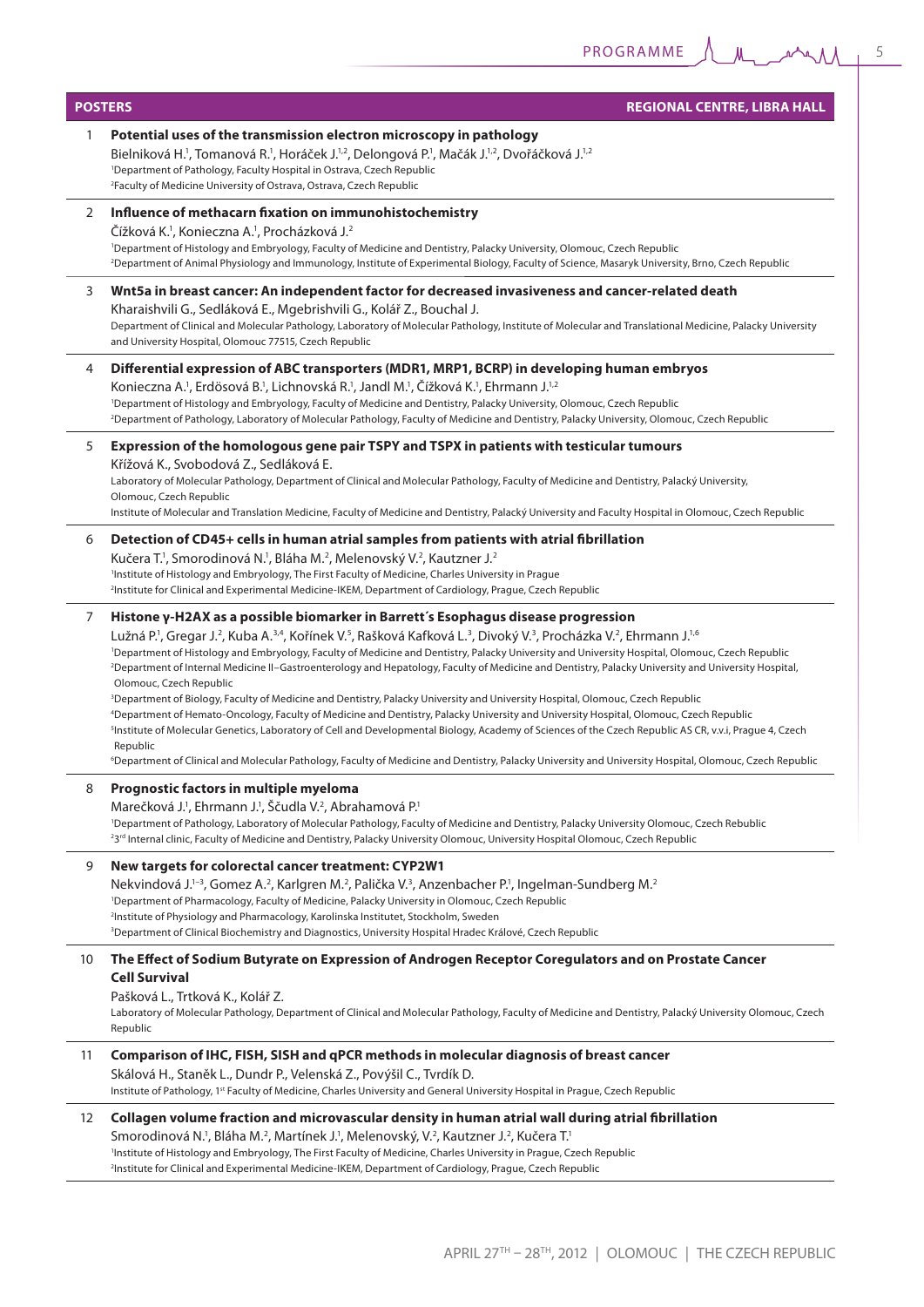| 13    | Molecular genetic changes in low grade glioma - case report<br>Urbanovská I. <sup>1</sup> , Uvírová M. <sup>1</sup> , Dvořáčkova J. <sup>2,3</sup> , Tomanová R. <sup>3</sup> , Paleček T. <sup>4</sup> , Konvalinka D. <sup>1</sup> , Pitronová S. <sup>1</sup> , Drábek J. <sup>5</sup><br><sup>1</sup> CGB laboratory, Ostrava, Czech Republic<br><sup>2</sup> Faculty of Medicine University of Ostrava, Ostrava, Czech Republic<br><sup>3</sup> Department of Pathology, University Hospital of Ostrava, Ostrava, Czech Republic<br><sup>4</sup> Clinic of Neurosurgery, University Hospital of Ostrava, Ostrava, Czech Republic<br><sup>5</sup> Institute of Molecular and Translational Medicine, Faculty of Medicine and Dentistry, Palacky University and University Hospital, Olomouc, Czech Republic                                                                                                                                                                                                                                                                                                                                                                                                                                                                                                                                                            |
|-------|----------------------------------------------------------------------------------------------------------------------------------------------------------------------------------------------------------------------------------------------------------------------------------------------------------------------------------------------------------------------------------------------------------------------------------------------------------------------------------------------------------------------------------------------------------------------------------------------------------------------------------------------------------------------------------------------------------------------------------------------------------------------------------------------------------------------------------------------------------------------------------------------------------------------------------------------------------------------------------------------------------------------------------------------------------------------------------------------------------------------------------------------------------------------------------------------------------------------------------------------------------------------------------------------------------------------------------------------------------------------------|
| 14    | Endoscopic Ultrasonography-Guided Fine-Needle Aspiration Biopsy Of Suspected Pancreatic Cancer (EUS-FNA).<br>The most often limitations of the cytologic smears<br>Židlík V. <sup>1</sup> , Dvořáčkova J. <sup>1,2</sup> , Uvírová M. <sup>1</sup> , Šustíkova J. <sup>1</sup> , Žiak D. <sup>1,2</sup><br><sup>1</sup> CGB laboratory, Ostrava, Czech Republic<br><sup>2</sup> Faculty of Medicine University of Ostrava, Ostrava, Czech Republic                                                                                                                                                                                                                                                                                                                                                                                                                                                                                                                                                                                                                                                                                                                                                                                                                                                                                                                         |
| 15    | The prognostic value of selected miRNAs expression in non-small cell lung cancer<br>Žižková V. <sup>1</sup> , Janíková M. <sup>1</sup> , Škarda J. <sup>1,2</sup> , Lužná P. <sup>3</sup> , Radová L. <sup>4</sup><br><sup>1</sup> Department of Clinical and Molecular Pathology and Laboratory of Molecular Pathology<br><sup>2</sup> Institute of Molecular and Translational Medicine<br><sup>3</sup> Department of Histology and Embryology<br><sup>4</sup> Laboratory of Experimental Medicine, Faculty of Medicine and Dentistry, Palacky University and University Hospital, Olomouc, Czech Republic                                                                                                                                                                                                                                                                                                                                                                                                                                                                                                                                                                                                                                                                                                                                                               |
| 16    | The Prognostic Impact of BRCA1 Protein Expression in Patiens with Non-small Cell Lung Cancer<br>Gachechiladze M., Škarda J.<br>'Laboratory of Molecular Pathology and Department of Clinical and Molecular Pathology, Faculty of Medicine and Dentistry, Palacky University, Olomouc,<br>Czech Republic<br><sup>2</sup> Institute of Molecular and Translational Medicine, Faculty of Medicine and Dentistry, Palacky University, Olomouc, Czech Republic                                                                                                                                                                                                                                                                                                                                                                                                                                                                                                                                                                                                                                                                                                                                                                                                                                                                                                                  |
| 17    | Complex molecular-pathological diagnosis patient NSCLC – case report<br>Staněk L. <sup>1,2</sup> , Dundr P. <sup>1</sup> , Syrůček M. <sup>3</sup> , Lísová S. <sup>1</sup> , Tyrdík D. <sup>1</sup> , Ludvíková M. <sup>1</sup> , Povýšil C. <sup>1</sup><br><sup>1</sup> Institute of Pathology, 1 <sup>st</sup> Medical Faculty, Charles University in Prague, Czech Republic<br><sup>2</sup> Department of Histology and Embryology, Medical Faculty in Pilsen, Charles University in Prague, Czech Republic<br><sup>3</sup> Department of Pathology, Hospital Homolka, Prague, Czech Republic                                                                                                                                                                                                                                                                                                                                                                                                                                                                                                                                                                                                                                                                                                                                                                         |
| 18    | The prognostic and predictive impact of Sphingosine kinase 1 protein expression in patients<br>with non-small-cell lung cancer<br>Škarda J.', Cuvillier O. <sup>2</sup> , Kolek V. <sup>3</sup> , Klein J. <sup>4</sup> , Krejčí V. <sup>1</sup> , Radová L. <sup>5</sup> , Perelman M. <sup>6</sup> , Fridman E. <sup>6</sup> , Ofek E. <sup>6</sup> , Kopolovic J. <sup>7</sup><br>'Laboratory of Molecular Pathology and Department of Clinical and Molecular Pathology, Faculty of Medicine and Dentistry, Palacky University in Olomouc,<br>Czech Republic<br><sup>2</sup> Institute of Pharmacology and Structural Biology, Toulouse, France<br><sup>3</sup> Department of Tuberculosis and Respiratory Diseases, Faculty of Medicine and Dentistry, Palacky University and Faculty Hospital in Olomouc,<br>Czech Republic<br><sup>4</sup> 1st Department of Surgery, Faculty of Medicine and Dentistry, Palacky University and University Hospital in Olomouc, Czech Republic<br><sup>5</sup> Laboratory of Experimental Medicine, Departments of Pediatrics and Oncology, Faculty of Medicine and Dentistry, Palacky University and University<br>Hospital in Olomouc, Czech Republic<br><sup>6</sup> Department of Pathology, Sheba Health Medical Center, Tel-Hashomer Izrael<br><sup>7</sup> Department of Pathology, Hadasah Medical Center, Jerusalem, Izrael |
|       | <b>SOCIAL PROGRAMME</b>                                                                                                                                                                                                                                                                                                                                                                                                                                                                                                                                                                                                                                                                                                                                                                                                                                                                                                                                                                                                                                                                                                                                                                                                                                                                                                                                                    |
| 17.30 | Departure from the Regional Centre Olomouc (RCO)                                                                                                                                                                                                                                                                                                                                                                                                                                                                                                                                                                                                                                                                                                                                                                                                                                                                                                                                                                                                                                                                                                                                                                                                                                                                                                                           |

| 17.30       | Departure from the Regional Centre Olomouc (RCO)                                                                 |
|-------------|------------------------------------------------------------------------------------------------------------------|
| 18.00–18.30 | Welcome cocktail                                                                                                 |
| 18.30–19.30 | Concert in the Military Hospital, Hradisko Monastery Olomouc                                                     |
| 20.00–24.00 | Social evening in Archa restaurant – Svatý Kopeček (bus transport guaranteed from the Military Hospital and RCO) |

## Workshop on Molecular Pathology "Next generation sequencing in diagnostics"

### **SATURDAY, APRIL 28, 2012**

**Chairs. J: Bouchal (Olomouc), J. Ehrmann (Olomouc)**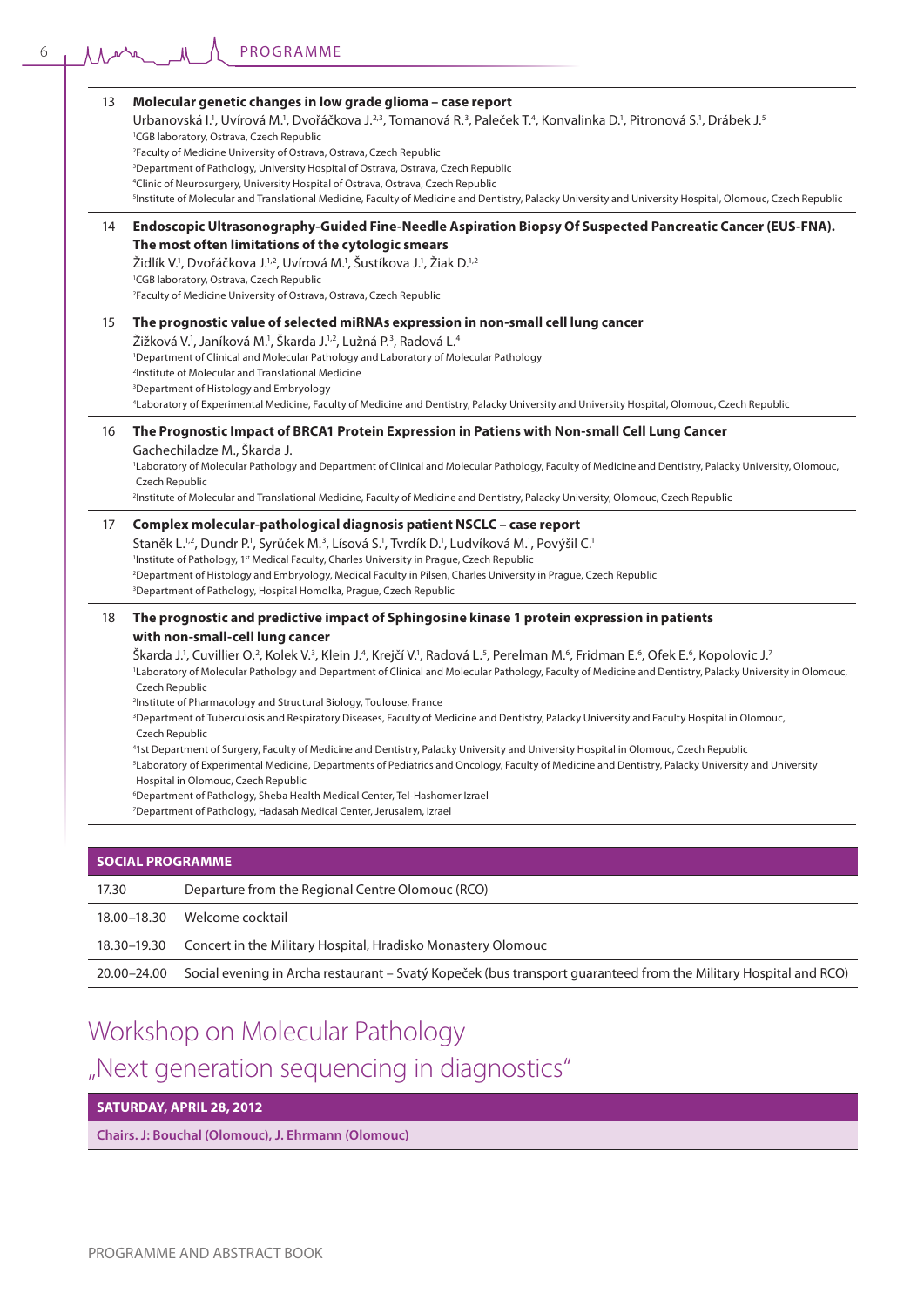| $9.00 - 9.30$  | P. Žák (Praha)<br>Roche 454 sekvenování – K čemu jsou dobrá dlouhá čtení?                                                                             | Theoretical Institutes Building<br>Faculty of Medicine and<br>Dentistry, Palacky University<br>Olomouc / Czech        |
|----------------|-------------------------------------------------------------------------------------------------------------------------------------------------------|-----------------------------------------------------------------------------------------------------------------------|
| $9.30 - 10.00$ | J. Vohánka (Praha)<br>GS Junior a jeho využití v diagnostice                                                                                          | <b>Theoretical Institutes Building</b><br>Faculty of Medicine and<br>Dentistry, Palacký University<br>Olomouc / Czech |
| 10.00-10.30    | K. Staňo-Kozubík (Brno)<br>"Ultra-deep" sekvenování identifikuje TP53 mutace před jejich klonální<br>selekcí léčbou u chronické lymfocytární leukemie | Theoretical Institutes Building<br>Faculty of Medicine and<br>Dentistry, Palacky University<br>Olomouc / Czech        |
| 10.30-11.00    | Coffee break                                                                                                                                          |                                                                                                                       |
| 11.00-12.00    | P. Vojta (Olomouc)<br>Využití "Next Generation Sequencing" pro diagnostiku hereditárních<br>onkologických onemocnění – BRCA1/2                        | Theoretical Institutes Building<br>Faculty of Medicine and<br>Dentistry, Palacky University<br>Olomouc / Czech        |
| 12.00-13.00    | M. Mihalatos (Praha)<br>Principy a využití technologie "Sequence Capture"                                                                             | <b>Theoretical Institutes Building</b><br>Faculty of Medicine and<br>Dentistry, Palacky University<br>Olomouc / Czech |

## 98. olomoucký meziregionální mezioborový diagnostický seminář Společnosti českých patologů a české sekce International Academy of Pathology

| <b>PÁTEK, 27. DUBNA 2012</b>                                                          |                                                                                                                                                             |                                                |
|---------------------------------------------------------------------------------------|-------------------------------------------------------------------------------------------------------------------------------------------------------------|------------------------------------------------|
| $9.00 - 9.15$                                                                         | Slavnostní zahájení (Z. Kolář, J. Ehrmann, D. Kvapilová, M. Mašláň, M. Kolář,<br>R. Havlík)                                                                 | Regionální centrum<br>sál Centaurus / anglicky |
|                                                                                       | Diagnostický seminář Společnosti českých patologů a české sekce International Academy of Pathology<br>Předsednictvo: M. Tichý (Olomouc), T. Tichý (Olomouc) |                                                |
| $9.15 - 10.55$                                                                        | Diagnostický seminář – část I.                                                                                                                              | Regionální centrum<br>sál Orion / česky        |
| $10.55 - 11.15$                                                                       | Přestávka, občerstvení (Andromeda)                                                                                                                          |                                                |
| Přednášky pozvaných hostů<br>Předsednictvo: M. Petřek (Olomouc), J. Ehrmann (Olomouc) |                                                                                                                                                             |                                                |
| $11.15 - 11.45$                                                                       | M. Petřek (Olomouc)<br>Genetics and genomics in cardiopathology                                                                                             | Regionální centrum<br>sál Centaurus / anglicky |
| $11.45 - 12.15$                                                                       | J. Bártek (Copenhagen, Olomouc)<br>Replication stress and DNA damage response in tumorigenesis and cancer<br>treatment                                      | Regionální centrum<br>sál Centaurus / anglicky |
| 12.15-12.45                                                                           | P. Murray (Birmingham)<br>EBV-positive diffuse large B cell lymphomas of the elderly and the<br>immunosuppressed; a new entity?                             | Regionální centrum<br>sál Centaurus / anglicky |
| 12.45-12.55                                                                           | Diskuze                                                                                                                                                     | Regionální centrum<br>sál Centaurus / anglicky |
| 13.00-13.30                                                                           | Oběd (Andromeda)<br>Sekce posterů                                                                                                                           |                                                |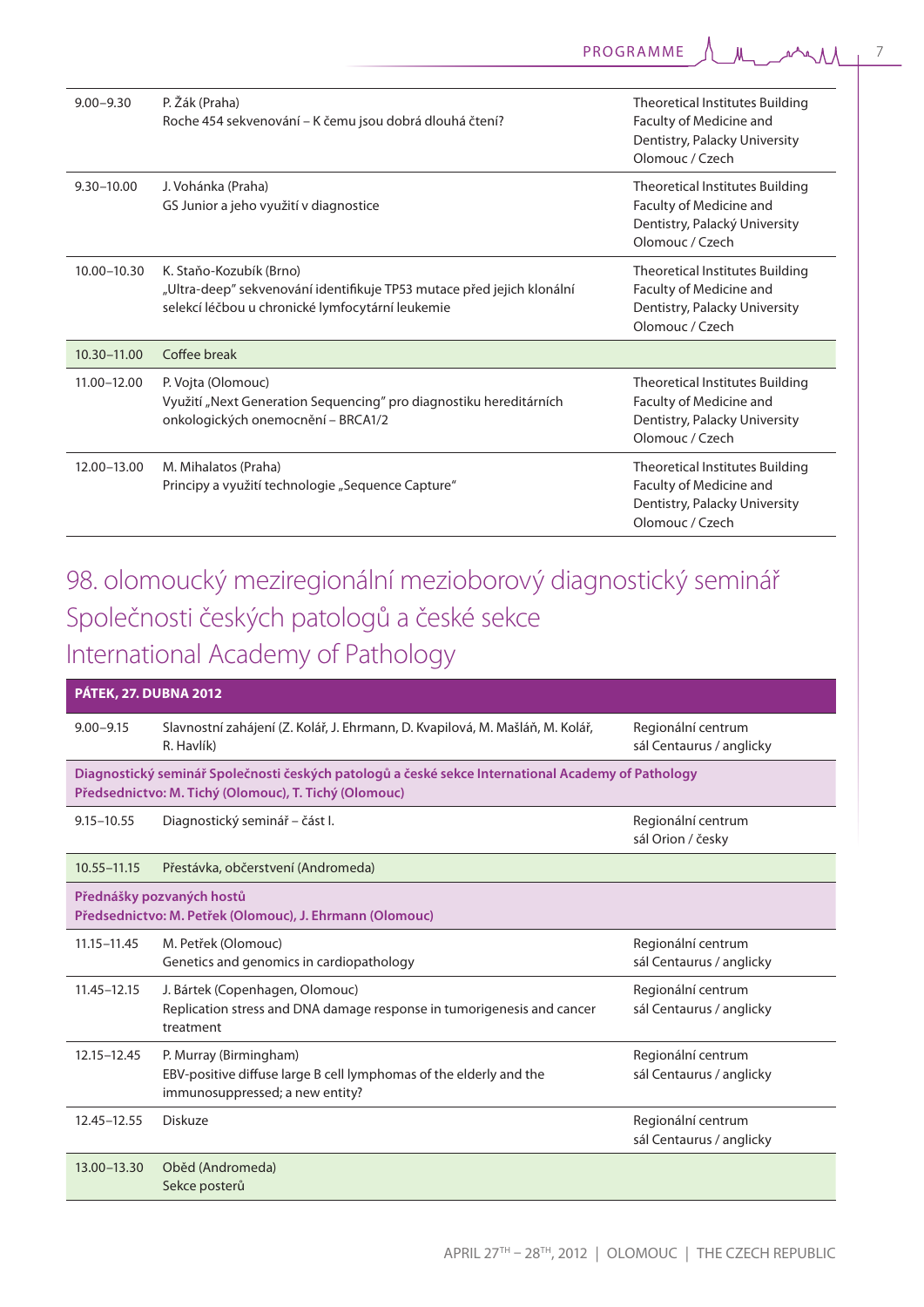|    | Diagnostický seminář Společnosti českých patologů a české sekce International Academy of Pathology<br>Předsednictvo: M. Tichý (Olomouc), T. Tichý (Olomouc)                                                                                                                   |                                         |
|----|-------------------------------------------------------------------------------------------------------------------------------------------------------------------------------------------------------------------------------------------------------------------------------|-----------------------------------------|
|    | Diagnostický seminář – část II.<br>13.30-15.30                                                                                                                                                                                                                                | Regionální centrum<br>sál Orion / česky |
|    | PŘÍPADY NA SKLÍČKOVÝ SEMINÁŘ KONANÝ V RÁMCI 8. SYMPOZIA A WORKSHOPU MOLEKULÁRNÍ PATOLOGIE<br>A HISTO(CYTO)CHEMIE V OLOMOUCI DNE 27. 4. 2012                                                                                                                                   |                                         |
| 1  | CN 3230, H 14168/10, 65letá žena, při skríningovém vyšetření zjištěno ložisko v levém prsu, klinicky nehmatné<br>Referuje: MUDr. J. Šrámková Kojecká                                                                                                                          |                                         |
| 2  | CN 3231, P 163/11, 53 letá žena s generalizovaným karcinomem levého prsu. V levé ledvině nalezeno okrouhlé<br>ložisko průměru 50 mm, dobře ohraničené, na řezu žlutobílé barvy<br>Referuje: MUDr. B. Krajsová                                                                 |                                         |
| 3  | CN 3232, H 23105/11, 37letý muž, vyšetřován pro nebolestivé zvětšení pravého varlete<br>Referuje: MUDr. L. Tučková                                                                                                                                                            |                                         |
| 4  | CN 3233, H 27244/11, 77 letá žena s tumorem velikosti 100 mm intrathorakálně vpravo<br>Referuje: MUDr. J. Janková                                                                                                                                                             |                                         |
| 5  | CN 3234, H 259/11, 71letý muž s karcinomem prostaty, léčený hormonální blokádou. Zvětšené semenné váčky<br>Referuje: MUDr. MVDr. J. Škarda, Ph.D.                                                                                                                             |                                         |
| 6  | CN 3235, H 9621/11, 53 letá žena s tumorem rekta. Provedena excize ložiska<br>Referuje: MUDr. T. Tichý                                                                                                                                                                        |                                         |
| 7a | CN 3236, H 23631/11, 56letý muž s karcinomem ledviny. Podkožní ložisko z přední stěny hrudní.<br>Snímky preparátů dostupné na www.solen.cz<br>Referuje: MUDr. P. Flodr/MUDr. P. Látalová, klinickou část případu přednese<br>MUDr. Denisa Vitásková, Onkologická klinika FNOL |                                         |
| 7b | CN 3237, H024369/11, 58letá žena s karcinomem ledviny a pravého prsu. Ložisko z levého prsu.<br>Snímky preparátů dostupné na www.solen.cz<br>Referuje: MUDr. P. Flodr/MUDr. P. Látalová, klinickou část případu přednese<br>MUDr. H. Kalábová, Onkologická klinika FNOL       |                                         |
| 8  | CN 3238, H06018/08, 27 letá žena se zhoubným novotvarem pochvy. Excize z tumoru přední klenby poševní<br>Referuje: MUDr. M. Dušková, klinickou část přednese prof. MUDr. B. Melichar, Ph.D., Onkologická klinika FNOL                                                         |                                         |
| 9  | CN 3239, H 1945/10, 79 letá žena s tumorem retroperitonea velikosti 52x28 mm.<br>V anamnéze před 4 roky radikální nefrektomie pro karcinom<br>Referuje: doc. MUDr. S. Brychtová, Ph.D., klinickou část případu přednese MUDr. H. Procházková, Onkologická klinika FNOL        |                                         |
| 10 | CN 3240, H 1683/07, 63letá žena s tumorem prorůstajícím do větší částí levého laloku štítné žlázy velikosti<br>75x50x40 mm<br>Referuje: MUDr. M. Geierová, klinickou část přednese MUDr. H. Švébišová, Ph.D., Onkologická klinika FNOL                                        |                                         |

| SPOLEČENSKÝ PROGRAM |                                                                               |  |
|---------------------|-------------------------------------------------------------------------------|--|
| 17.30               | Odjezd od RCO                                                                 |  |
| 18.00–18.30         | Malé občerstvení                                                              |  |
| 18.30–19.30         | Koncert ve Slavnostním sále Klášterního Hradiska Olomouc                      |  |
| 20.00–24.00         | Společenský večer v restauraci Archa na Sv. Kopečku (odvoz autobusy zajištěn) |  |

### Workshop molekulární patologie

"Nová generace sekvenování a jeho využiti v diagnostice"

**SOBOTA, 28. DUBNA 2012**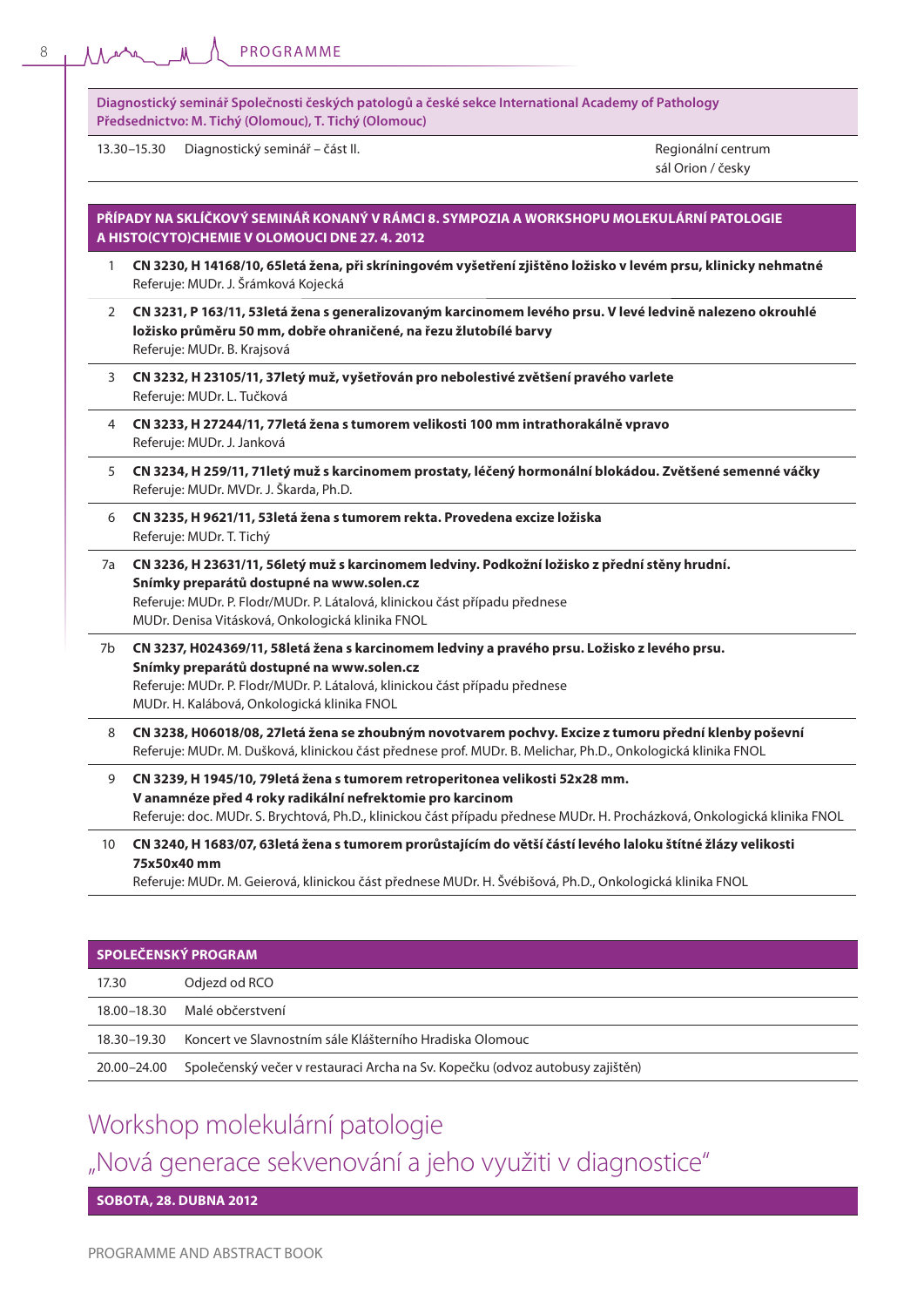| Předsednictvo: J. Bouchal (Olomouc), J. Ehrmann (Olomouc) |                                                                                                                                                       |                                 |
|-----------------------------------------------------------|-------------------------------------------------------------------------------------------------------------------------------------------------------|---------------------------------|
| $9.00 - 9.30$                                             | P. Žák (Praha)<br>Roche 454 sekvenování – K čemu jsou dobrá dlouhá čtení?                                                                             | Teoretické ústavy LF UP / česky |
| $9.30 - 10.00$                                            | J. Vohánka (Praha)<br>GS Junior a jeho využití v diagnostice                                                                                          | Teoretické ústavy LF UP / česky |
| 10.00-10.30                                               | K. Staňo-Kozubík (Brno)<br>"Ultra-deep" sekvenování identifikuje TP53 mutace před jejich klonální<br>selekcí léčbou u chronické lymfocytární leukemie | Teoretické ústavy LF UP / česky |
| $10.30 - 11.00$                                           | Přestávka                                                                                                                                             |                                 |
| $11.00 - 12.00$                                           | P. Vojta (Olomouc)<br>Využití "Next Generation Sequencing" pro diagnostiku hereditárních<br>onkologických onemocnění – BRCA1/2                        | Teoretické ústavy LF UP / česky |
| 12.00-13.00                                               | M. Mihalatos (Praha)<br>Principy a využití technologie "Sequence Capture"                                                                             | Teoretické ústavy LF UP / česky |

## 4. meziregionální konference histologických laborantů

| <b>PÁTEK, 27. DUBNA 2012</b>                                                                        |                                                                                                                                 |                                                |
|-----------------------------------------------------------------------------------------------------|---------------------------------------------------------------------------------------------------------------------------------|------------------------------------------------|
| $9.00 - 9.15$                                                                                       | Slavnostní zahájení (Z. Kolář, J. Ehrmann, D. Kvapilová, M. Mašláň, M. Kolář, R.<br>Havlík)                                     | Regionální centrum<br>sál Centaurus / anglicky |
|                                                                                                     | Přednášky pozvaných hostů – část I.<br>Předsednictvo: K. Smetana (Praha), Z. Kolář (Olomouc)                                    |                                                |
| $9.15 - 9.45$                                                                                       | K. Smetana (Praha)<br>Cancer stromal fibroblasts as heterogeneous population?                                                   | Regionální centrum<br>sál Centaurus / anglicky |
| $9.45 - 10.15$                                                                                      | R. Kodet (Praha)<br>The role of pathology in personalised medicine                                                              | Regionální centrum<br>sál Centaurus / anglicky |
| 10.15-10.45                                                                                         | M. Hovořáková (Praha)<br>Experimental approach to developmental anomalies in human dentition                                    | Regionální centrum<br>sál Centaurus / anglicky |
| 10.45-10.55                                                                                         | Firemní sympozium Baria<br>N. Kurfürstová, P. Kalfiřtová<br>Diagnostická praxe Lynchova syndromu                                | Regionální centrum<br>sál Centaurus / česky    |
| 10.55-11.15                                                                                         | Přestávka, občerstvení (Andromeda)                                                                                              |                                                |
| Přednášky pozvaných hostů - část II.<br>Předsednictvo: M. Petřek (Olomouc), J. Ehrmann (Olomouc)    |                                                                                                                                 |                                                |
| $11.15 - 11.45$                                                                                     | M. Petřek (Olomouc)<br>Genetics and genomics in cardiopathology                                                                 | Regionální centrum<br>sál Centaurus / anglicky |
| $11.45 - 12.15$                                                                                     | J. Bártek (Copenhagen, Olomouc)<br>Replication stress and DNA damage response in tumorigenesis and cancer<br>treatment          | Regionální centrum<br>sál Centaurus / anglicky |
| 12.15-12.45                                                                                         | P. Murray (Birmingham)<br>EBV-positive diffuse large B cell lymphomas of the elderly and the<br>immunosuppressed; a new entity? | Regionální centrum<br>sál Centaurus / anglicky |
| 12.45-12.55                                                                                         | <b>Diskuze</b>                                                                                                                  | Regionální centrum<br>sál Centaurus / anglicky |
| 13.00-13.30                                                                                         | Oběd (Andromeda)<br>Sekce posterů                                                                                               |                                                |
| Konference histologických laborantů<br>Předsednictvo: D. Kvapilová (Olomouc), J. Vaculová (Ostrava) |                                                                                                                                 |                                                |